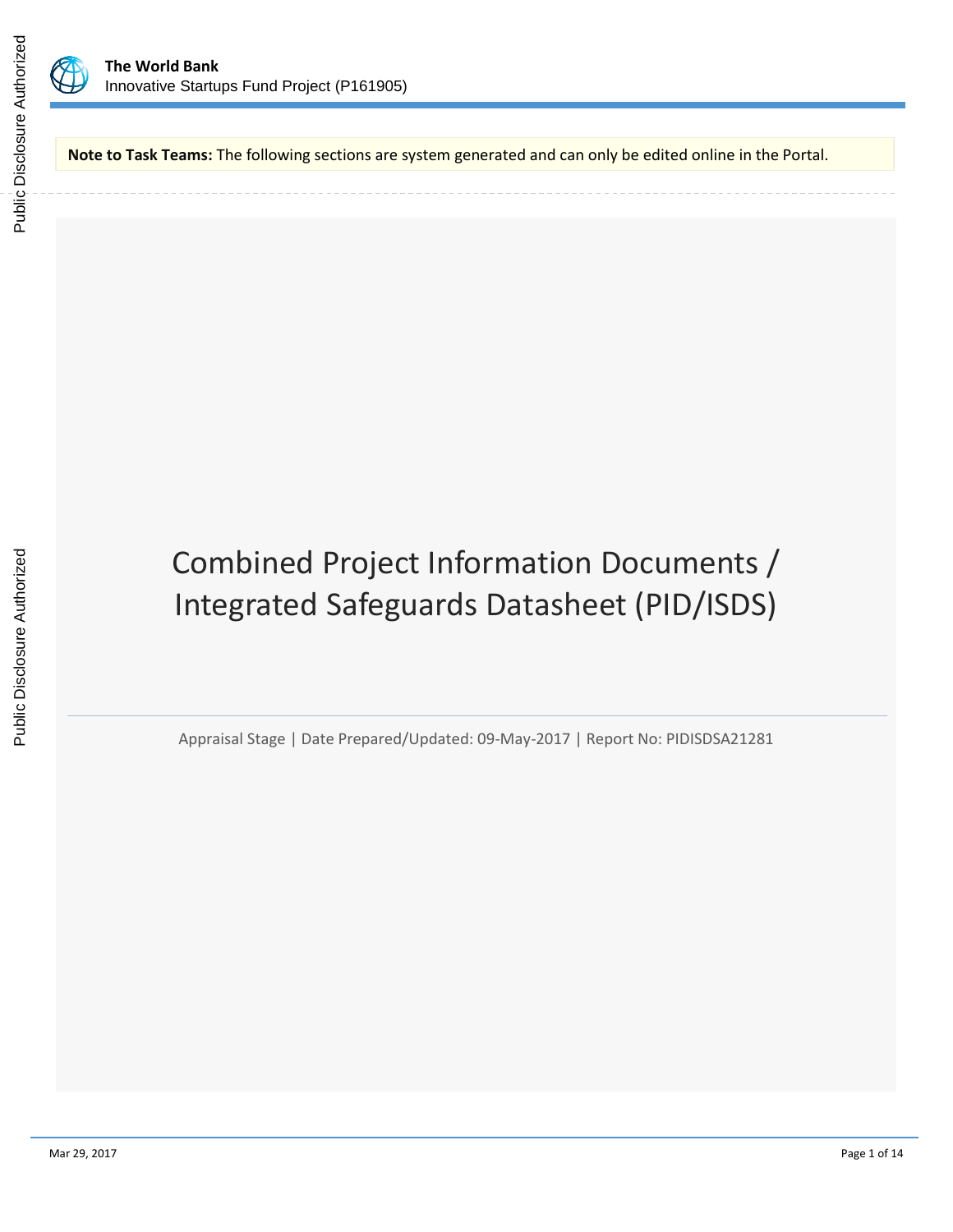

# **BASIC INFORMATION**

#### **OPS\_TABLE\_BASIC\_DATA A. Basic Project Data**

| Country<br>Jordan                                                  | Project ID<br>P161905                          | Project Name<br>Innovative Startups Fund<br>Project                | Parent Project ID (if any)                |
|--------------------------------------------------------------------|------------------------------------------------|--------------------------------------------------------------------|-------------------------------------------|
| Region<br>MIDDLE EAST AND NORTH<br>AFRICA                          | <b>Estimated Appraisal Date</b><br>04-May-2017 | <b>Estimated Board Date</b><br>03-Jul-2017                         | Practice Area (Lead)<br>Finance & Markets |
| <b>Financing Instrument</b><br><b>Investment Project Financing</b> | Borrower(s)<br>Government of Jordan            | <b>Implementing Agency</b><br>Jordan Loan Guarantee<br>Corporation |                                           |

## Proposed Development Objective(s)

The project's development objective is to increase private early stage equity finance for innovative small and medium enterprises (SMEs).

#### Components

Equity/Quasi Equity Financing Deal-Flow creation Project Management Front-End Fee

**Financing (in USD Million)**

| <b>Financing Source</b>                               | Amount |
|-------------------------------------------------------|--------|
| International Bank for Reconstruction and Development | 50.00  |
| Local Sources of Borrowing Country                    | 48.00  |
| <b>Total Project Cost</b>                             | 98.00  |

Environmental Assessment Category

F - Financial Intermediary Assessment

Decision

The review did authorize the preparation to continue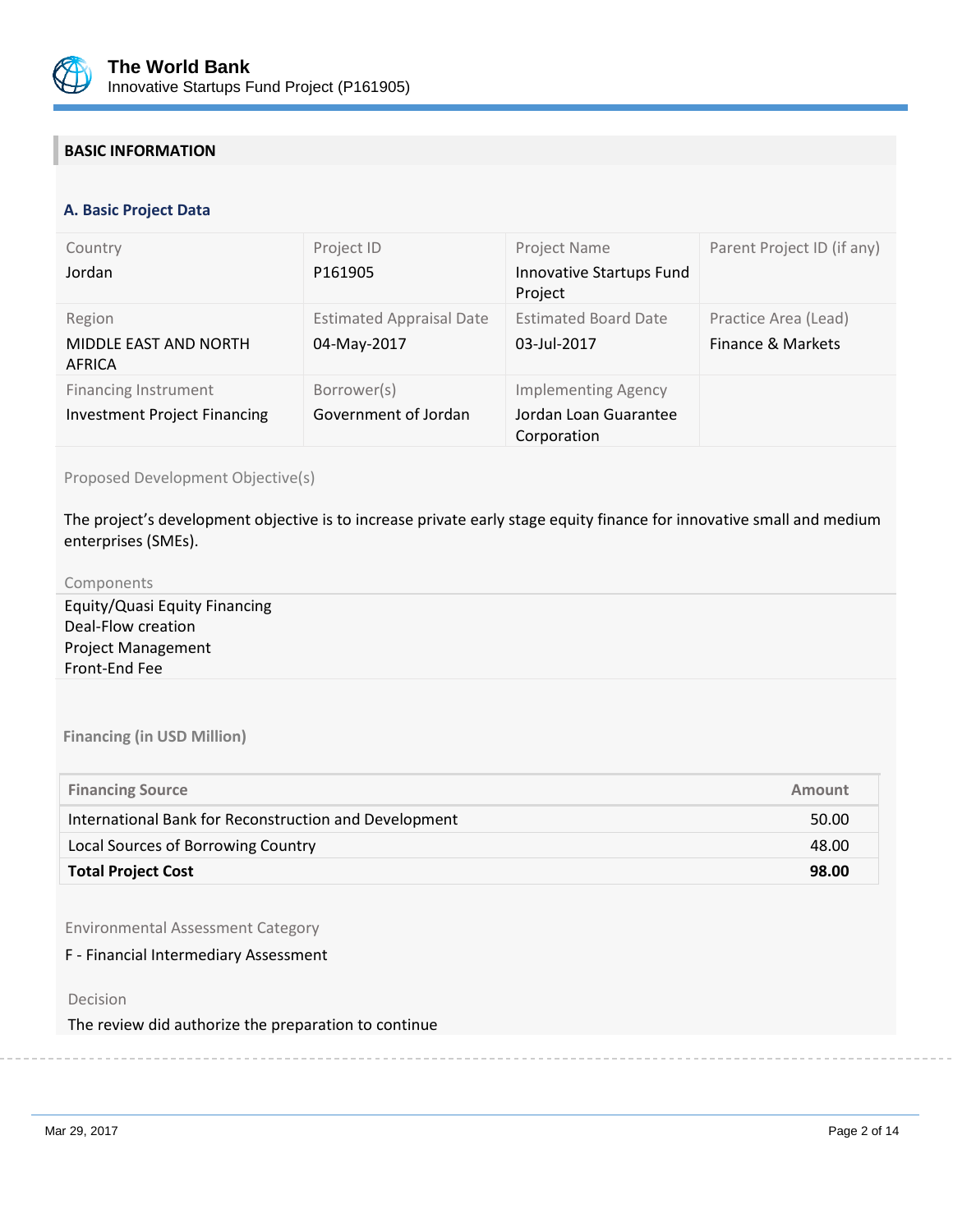

**Note to Task Teams:** End of system generated content, document is editable from here.

Other Decision (as needed)

#### **B. Introduction and Context**

#### Country Context

**Economic growth in Jordan has been on the decline as a result of the aftermath of the global economic slowdown and the on-going regional crisis.** At 2.4 percent, Jordan's GDP growth rate in 2015 was the lowest in four years, and represented a 0.7 percentage point decline from 2014. Jordan's economic growth is expected to have remained flat at 2.3% in 2016. Spillovers from the Syrian crisis have negatively impacted Jordan's economy, due to among others, the closure of trade routes with Iraq and Syria for security reasons, and a slowdown in tourist arrivals and receipts. The influx of over 655, 496 registered Syrian refugees since 2012 has increased demand for energy, water and public services, increasing pressure on government expenditure

**Rising unemployment is a key challenge and private sector led job creation is a priority of the on-going fiscal consolidation program resulting in a change in the historical role of the government as the main or sole source of employment.** Jordanian workers who tend to be well educated, have a high reservation wage preferring to stay unemployed until they gain a public sector job. For decades unemployed Jordanians could stay jobless while being supported by remittance income from relatives working in the GCC. With falling oil prices and efforts by governments in the GCC to promote employment of their nationals this scenario is no longer sustainable and Jordan needs to change the social contract and facilitate alternative economic opportunities for Jordanians through the development of a more dynamic competitive private sector.

**According to the World Bank Report "Jobs or Privilege" (2014), in Jordan like most other countries net job creation is generated mostly by startups (firms with less than 4 years of activity).** However, startup creation is low due to barriers in the business environment and access to finance. For every 10,000 working age persons, only 7 new limited liability firms are created annually in Jordan compared to an average of 26 new firms among all developing countries worldwide.

**In October 2016, the Economic Policy Council (EPC) of Jordan released a first set of 38 recommendations to aid the government in surpassing economic obstacles and boost the national economy**. All these recommendations, were adopted by the Cabinet on September 7, 2016 who aims to implement these measures as soon as possible. The first recommendation proposed by the EPC is to set up a fund to facilitate financing to innovative startups and SMEs in an effort to increase the level of startups with high-growth potential. In this context, the Government of Jordan requested a loan for US\$50 million from the World Bank to set up the fund which will provide startup financing as well as provide the necessary support to help foster creative ideas and grow viable businesses.

#### Sectoral and Institutional Context

There are several well-defined gaps and challenges in the Jordanian entrepreneurship ecosystem that hinder startup creation and growth with access to financing being the main one. On the entrepreneur (demand) side, many individuals lack adequate education and training for successful business development, entrepreneurs operate in an unclear regulatory and cumbersome business environment, and lack adequate financial products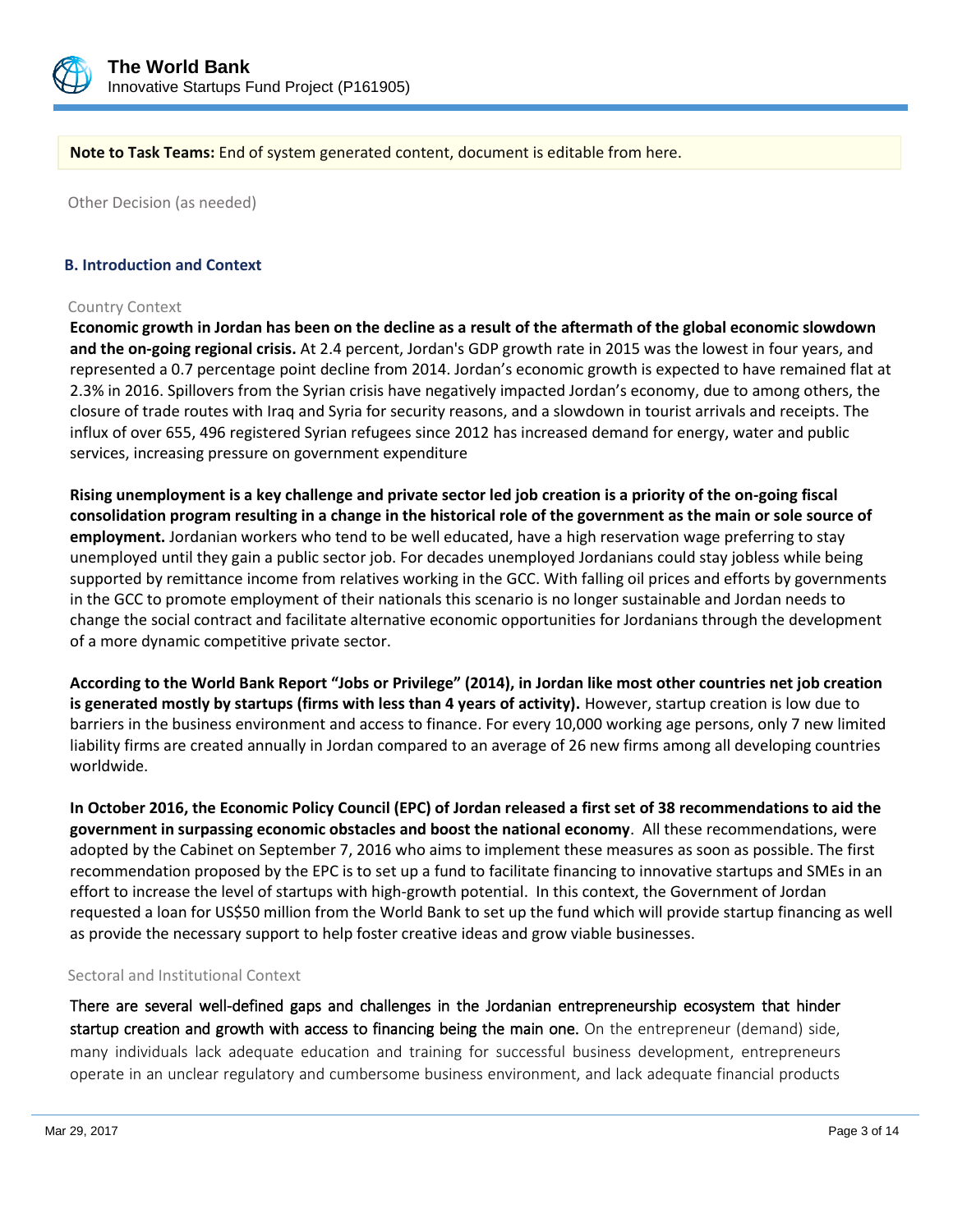

that can support the entrepreneur throughout the project lifecycle. On the policy side, there are restrictions on establishing investment funds and challenges related to taxes, bankruptcy, and minimum capital most of which are currently being addressed through various programs from the World Bank and other international development organizations. On the investor (supply) side, investors want to see: innovative ideas and skilled entrepreneurs and workers that will not jeopardize the success of the business; an appropriate legal, regulatory and tax structure for various forms of financing tools; and protection of their rights and assets and ability to recuperate their money in the event of liquidation (investor protection, bankruptcy law, protection of intellectual property).

Jordan's ecosystem is relatively well developed, there is no lack of innovative and creative ideas however capacity to generate the type of startups ready to be considered as viable by investors is limited. Jordan has 10 incubators, 2 techno parks, a business angel network, and several business and export promotion support entities working with budding entrepreneurs and SMEs on developing their business plan, accessing markets, managing their human resources and other business tasks. Equity investors state that there is strong potential to create successful start-ups in Jordan, but there are too few effective investment readiness programs and mentoring that focus on preparing an entrepreneur for the due diligence and structuring undertaken by the equity investment industry and in the soft skills needed to promote and manage a business. Hence most entrepreneurs come to them highly unprepared without a real understanding about proper pitching techniques, team building, time management, negotiations, valuation, governance, and financial disclosure. Moreover, entrepreneurs who are fortunate enough to attract seed or angel investors often find themselves in need of ongoing advice as few have managed a growth business before. They lack the practical knowledge to sustain a business, accelerate its growth, and attract investments to become a growth business.

## **C. Proposed Development Objective(s)**

**Note to Task Teams:** The PDO has been pre-populated from the datasheet for the first time for your convenience. Please keep it up to date whenever it is changed in the datasheet.

#### Development Objective(s) (From PAD)

The project's development objective is to increase private early stage equity finance for innovative small and medium enterprises (SMEs).

#### **D. Project Description**

**This is a 6-year project that involves the setting up of a private sector managed funding facility called the "Innovative Startups and SMEs Fund" (ISSF) which will make investments in innovative startups and early stage SMEs leveraging private sector funds.** The ISSF will also support the entrepreneurship ecosystem to generate a viable deal flow of startups. The Jordan Loan Guarantee Corporation (JLGC) will be responsible for legally setting up the ISSF and hiring a private manager who will manage the ISSF activities and report to the JLGC. The JLGC is a private corporation under the supervision of the Company Controller who oversees all private companies. Contribution to the capital of the ISSF will be provided by the World Bank loan and an additional amount in the form of co-financing will be provided to the ISSF from the Central Bank of Jordan (CBJ).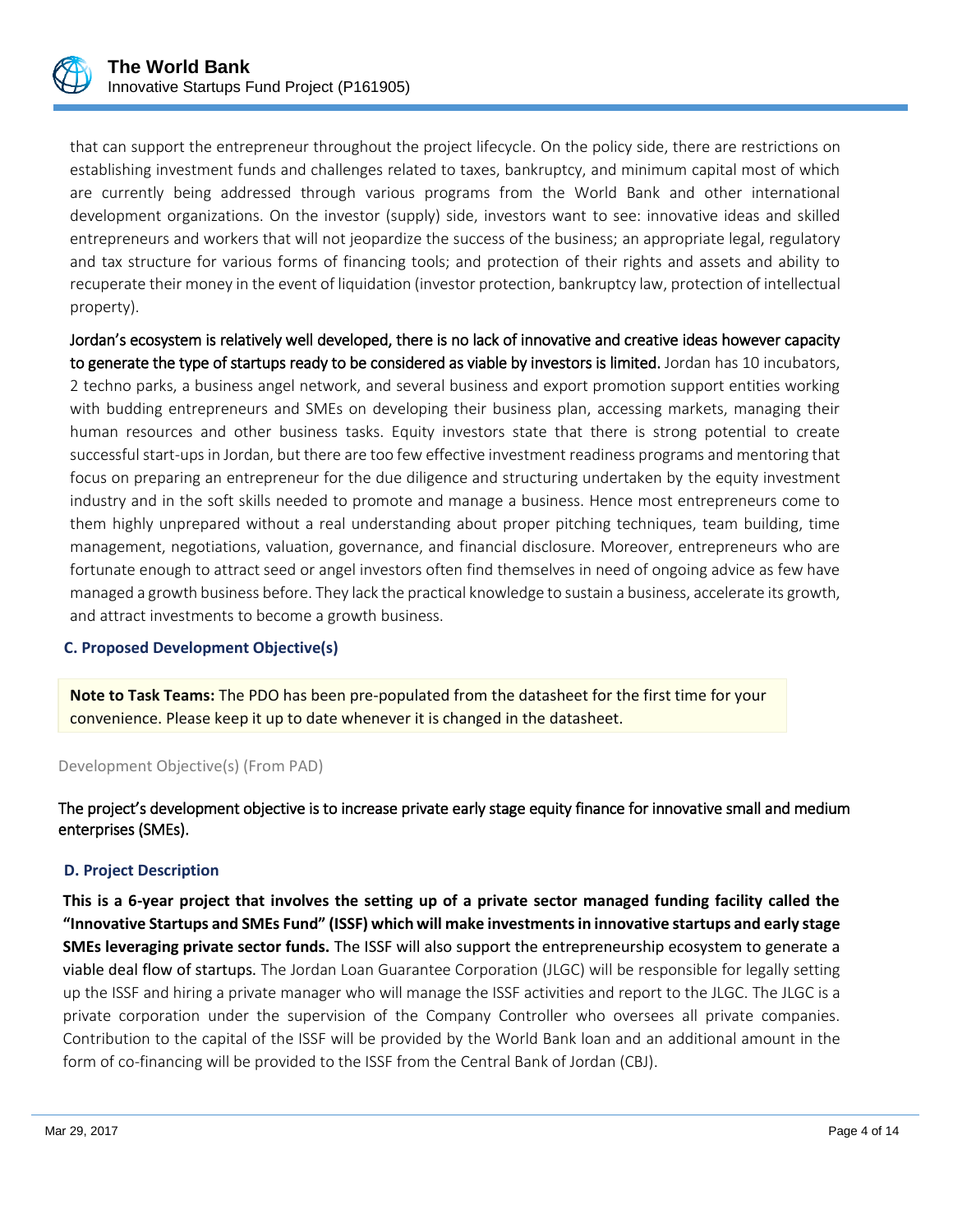

Project funds will be distributed in three areas: 1) financing to innovative startups and SMEs including incentives to partner investors through investment support, 2) support to ecosystem providers to help create the deal flow of viable enterprises; and 3) project management.

**Component 1: Financing** (\$US44.75 million Bank loan/total ISSF Budget \$US53.5 million)

Under this activity the ISSF is expected to invest US\$50 million in approximately 200 companies and provide approximately US\$3.5 million in investment support to partner investors. Investments in startups will be balanced between the three high risk enterprise stages roughly categorized as: Seed (investment ticket size (ITS) US\$50,000 – US\$280,000); early stage (ITS US\$280-000 – US\$750,000); and VC (ITS US\$750,000 - US\$3m). Investments in SMEs may be in the form of equity or quasi equity instruments such as convertible notes<sup>1</sup> and other form of concessional debt that partner investors or intermediaries judge as necessary for a company to succeed. Details on investment strategy and equity/quasi equity tools are available in Annex 2.

Investments will be opportunistic across all sectors. However, it is expected that investments will be primarily in Technology, Media, Telecom, Service sector with some in Agribusiness, Pharmaceutical, water, and green energy. The ISSF investment strategy will use a combination of direct investments in SMEs alongside private investment funds seeking to leverage financing on a specific deal, and indirect investment in SMEs through funds (as a shareholding partner)

### *Investment support*

One of the main reasons that discourages an investor from taking a stake in an early-stage company is the high transaction costs incurred to help make a young innovative company successful once it receives capital. The effort and costs are not the same for those incurred for a more mature SME. To provide an incentive to partner fund managers and co-investors to invest in innovative startups the ISSF will provide partner funds, in addition to capital, an amount (non-reimbursable) to cover costs related to supporting the growth of the innovative startup. Investment support activities may include professional financial, legal, and administrative costs to registering/maintaining/updating patents, field testing a product in a new market, and back office support (Accounting, legal, marketing, administration) which small companies usually do not have.

## **2. Deal-flow creation (\$US3.125 million Bank loan/total budget \$US6.25 million)**

The quality and number of viable investments made by the ISSF will depend on a strong ecosystem able to generate entrepreneurship opportunity across Jordan and channel it into more viable startups. This includes entrepreneurs from lagging regions, under-served industries (other than ICT), and underserved groups like women entrepreneurs. For young educated graduates, resources to help foster their creativity and innovative concept is an essential starting point when considering starting their own ventures, or joining an entrepreneurial team. Thus entrepreneurship support institutions must be able to provide them with the appropriate type of support that will make companies that are attractive for investors.

Under this activity the ISSF will support at least 400 entrepreneurs/ SMEs to become investor ready, as well as improve the quality and variety of services provided by intermediaries and networks dedicated to the creation of deal-flow in Jordan. The objective is to bring 140 viable deals to be considered for financing by the ISSF. As part of

 $\overline{a}$ 

 $1$  A Convertible Note is an amount provided to a company in exchange for equity shares in the company that is later repaid back as a loan when the company starts to generate revenues.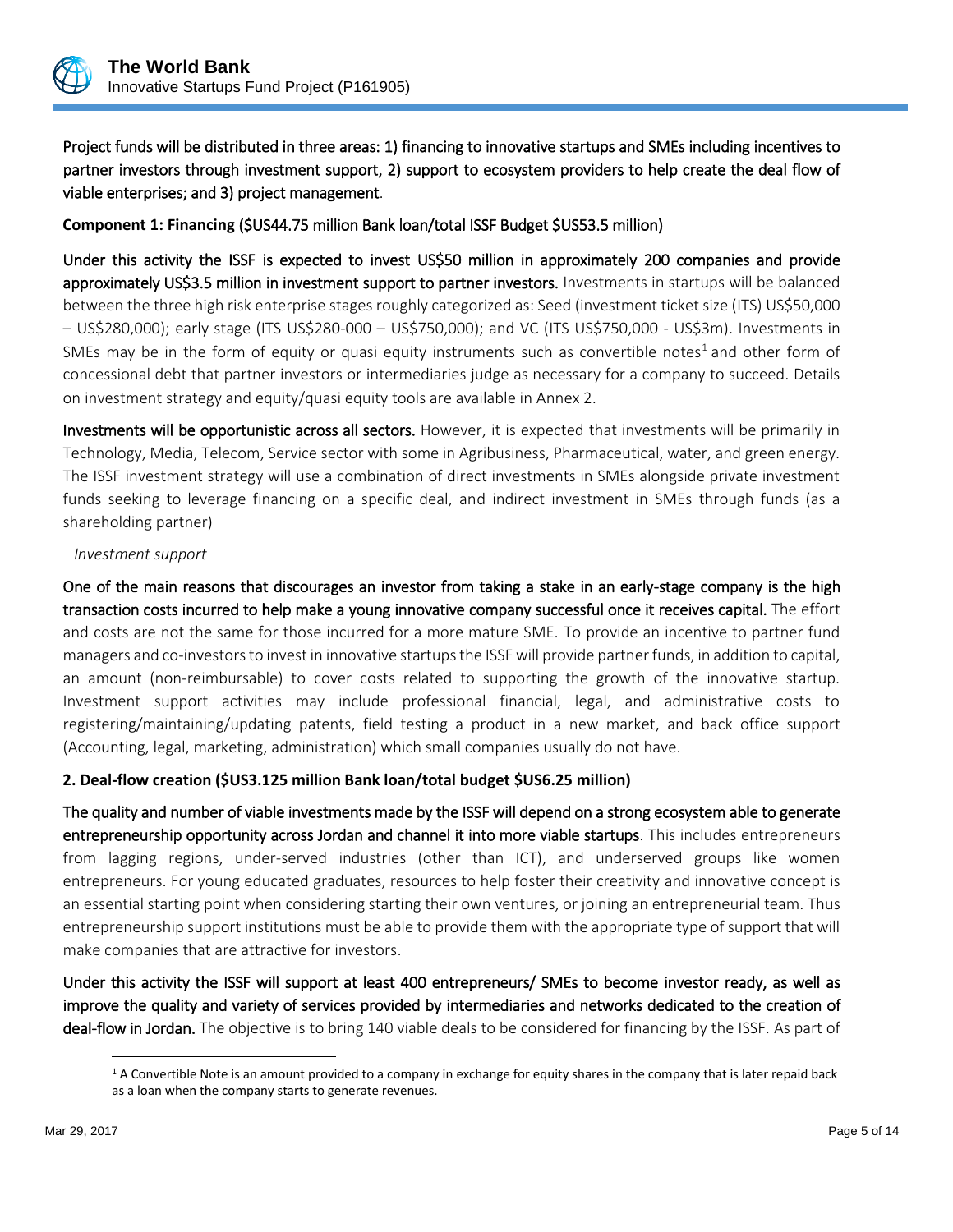

project management and administration, the ISSF will assesses the ecosystem development annually, and identify priority areas for focus in the following year.

The ISSF will contract/outsource to one or more support providers (such as accelerators, incubators and business development support entities and the like) in accordance to criteria in the POM, and cover their cost, to implement the following deal flow creation activities:

- (a) **Incubation/Acceleration programs.** These programs will target brand new ventures (or teams that are planning a venture). The programs will accelerate 10 - 12 cohorts of entrepreneurs; each cohort will include 15-20 ventures/teams. Acceleration programs typically feature time–limited support (three to six months) comprising programmed events, training and intensive mentoring to test the viability of a business model/product often utilizing lean start-up methodologies, an application process that is 'in principle' open to all, yet highly competitive, and cohorts or classes of startups rather than individual companies.
- (b) **Investment Readiness and business development services for young ventures seeking capital and established SMEs looking to substantially increase growth**. This support targets ventures already operating, which require specific assistance to become ready/eligible for investment through the ISSF. Ventures seeking investment from the ISSF may come from startups that recently graduated from an acceleration program who will need to go through and investment readiness (IR) program and/or existing SMEs who are looking to expand through an innovative product or process and require more individualized business development services (BDS).
- (c) **Develop Angel investor networks.** Develop at least two Jordanian business angel groups, by supporting new group formation; network design and establishment; group manager training and mentoring; angel member training and mentoring; and/or support system-level activities benefitting all Jordanian angel networks.

## **3. Project Management US\$2 million Bank loan/total budget \$US4 million)**

Funds under this activity will cover the ISSF project management costs over the project life. The Project Implementation Unit (PIU) will be set up within the ISSF. Costs of the PIU include management and consultancy fees and operations, and administrative costs for the management and supervision of the project investment and deal flow activities. Project funds will also support the PIU's costs for the following: training/capacity building activities; marketing; conducting ecosystem assessments/analysis, and outreach specifically to the regions (website, conferences); citizen's engagement activities; monitoring and evaluation (M&E); safeguards monitoring and review; legal; accounting, auditing, and financial management. Project funds will also cover costs incurred by the JLGC in setting up the ISSF and conducting the necessary fiduciary and safeguards supervision including managing redress grievances as the project implementing agency.

## **E. Implementation**

Institutional and Implementation Arrangements

The ISSF Fund will be created as a Private Shareholding Company (PSC) under the Jordanian Companies Law of 1997 Law No. (22). In accordance to its status under the Law No. (22) the ISSF will be subject to the supervision of the Company Comptroller which supervises all private corporations.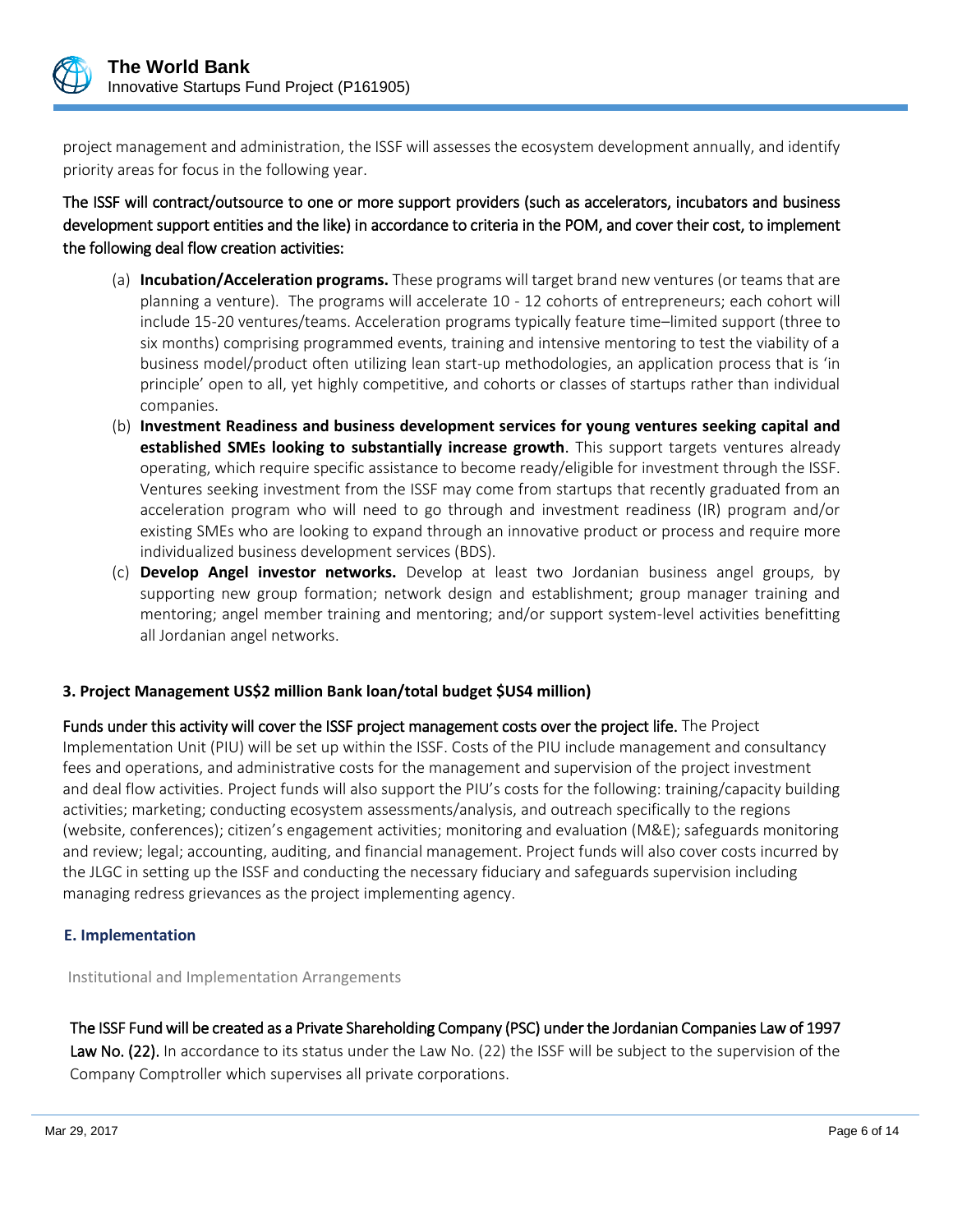

In order to encourage private sector participation and to promote transparency and commercial implementation, it was agreed that the ISSF would be implemented through the JLGC which would act as the local sponsor of the project. The legal agreements that will be signed to make the project effective are as follows:

- 1. The Ministry of Planning and International Cooperation (MOPIC) will sign the Loan Agreement (LA) and receive the World Bank loan on behalf of the government of Jordan (GOJ) who will be responsible for repayment of the loan to the World Bank; at the same time
- 2. The World Bank will sign a Project Agreement (PA) with the JLGC as the entity responsible for implementing the project in accordance with the LA and POM.
- 3. MOPIC will also sign a Co-Financing Agreement (CFA) with the CBJ with regards to the Co-Financing that the CBJ will provide to the project; and
- 4. MOPIC will sign a Subsidiary Agreement (SA) with the JLGC as the implementing agency.

The JLGC would be legally responsible for establishing the Fund, and will be the Executive Board Member and Chair responsible for supervising the ISSF and ensuring implementation in line with the requirements of the World Bank as indicated in the POM. The JLGC will hire a qualified Manager from the private sector who will set up the Project Implementation Unit (PIU) within the ISSF and be responsible for implementation of the project activities, monitoring and evaluation, fiduciary and safeguards management and reporting. The JLGC is the implementing agency vis vis the project loan and will be responsible for ensuring that all fiduciary management and reporting done by the ISSF is properly implemented and reported to the World Bank, whereas the ISSF will be the PIU and will be responsible for implementation of all activities, M&E and project reporting to the World Bank.

The JLGC will put in place the necessary controls to ensure that the implementation of the project is subject to strict independent private sector led oversight and a transparent and professional investment strategy. These include the establishment of a predominantly private sector Board of Directors and the establishment of an independent IC by the ISSF, comprised fully from private sector experts who will decide on the selection of investments and sanction exits presented by the ISSF management team. Both the BOD and IC structures will be selected based on criteria indicated in the POM and based on non-objection from the World Bank. A management agreement will be signed by JLGC and the selected Manager for the ISSF outlining respective responsibilities of JLGC as supervisor and the ISSF manager for making and managing investments and deal flow activities and supplying the necessary information and reports to the JLGC. The legal and governance structure of the ISSF including the criteria for selecting independent private experts as part of the Board of Directors and the IC was approved by Cabinet under resolution No (2283) dated March 19, 2017. A Board Decision taken by the Board of Directors of the JLGC at its meeting dated February 2, 2017 gives approval to the JLGC to set up the ISSF under the proposed structure.

## Exit from the ISSF

The JLGC will hold the shares in the ISSF on behalf of the Government until all assets are liquidated and any remaining proceeds returned to the government and the CBJ. The World Bank loan repayment is not dependent on the returns and closure of the ISSF. The government is liable to repay the World Bank loan in accordance to the terms in the Loan agreement. The CBJ has committed to provide US\$49 million to the Capital of the ISSF in addition to the World Bank loan<sup>2</sup>. A portion of this amount (US\$13.88 million) will be disbursed to the ISSF during

 $\overline{a}$ 

<sup>&</sup>lt;sup>2</sup> According to the recommendation adopted by the Cabinet the CBJ is to provide a matching amount to the US\$50 million World Bank loan.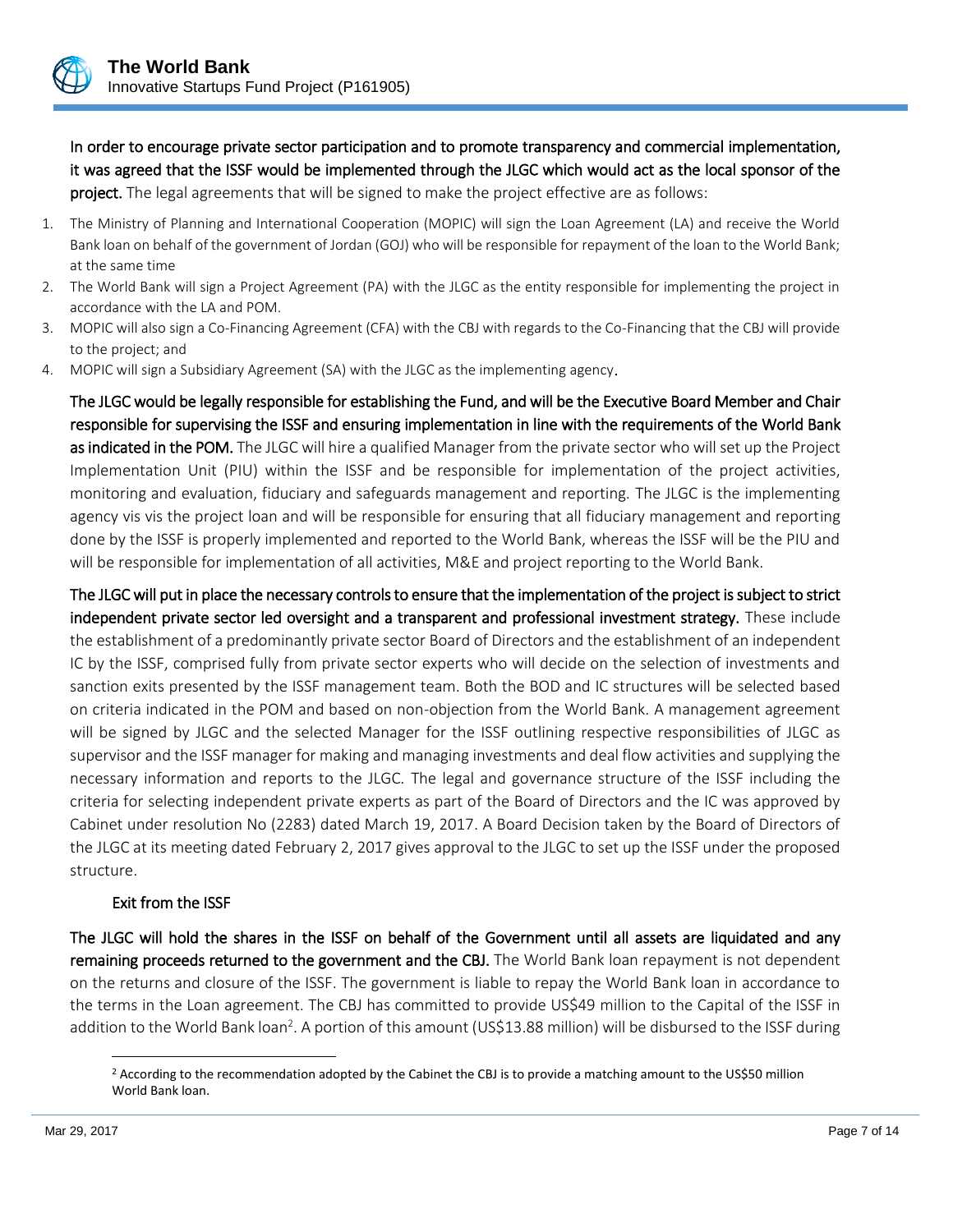

.

the project life. At the end of the project life (6 years) the CBJ will provide the remaining amount for a second funding round for the ISSF. This will enable the ISSF to re-balance its investments and gain sustainability until all investments are exited/liquidated (early stage investments in Jordan take an average of 7-9 years before they can be exited).

**Note to Task Teams:** The following sections are system generated and can only be edited online in the Portal.

## **F. Project location and Salient physical characteristics relevant to the safeguard analysis (if known)**

Funding will be available to potential start-up companies throughout the Hashemite Kingdom of Jordan. However, it is expected that most small and medium enterprises (SMEs) will be based in Amman or other major cities. Although the application project will not be sector-specific, due to current national composition of the private sector in Jordan, most SMEs will be in the services and information technology sectors.

## **G. Environmental and Social Safeguards Specialists on the Team**

Tracy Hart,Mariana T. Felicio

## **SAFEGUARD POLICIES THAT MIGHT APPLY**

| <b>Safeguard Policies</b>           | Triggered? | <b>Explanation (Optional)</b>                                                                                                                                                                                                                                                                                                                                                                                                                                                                                                                                                                                                                                                                                  |
|-------------------------------------|------------|----------------------------------------------------------------------------------------------------------------------------------------------------------------------------------------------------------------------------------------------------------------------------------------------------------------------------------------------------------------------------------------------------------------------------------------------------------------------------------------------------------------------------------------------------------------------------------------------------------------------------------------------------------------------------------------------------------------|
| Environmental Assessment OP/BP 4.01 | Yes.       | The World Bank Group has screened the proposed<br>project components and has determined that this<br>project is categorized as a FI - Financial Intermediary<br>according to OP 4.01. An Environmental and Social<br>Management Framework (ESMF) has been prepared<br>accordingly The ESMF was disclosed on the JLGC<br>website and the World Bank external website on<br>April 26th and May 3rd, 2017, respectively.<br>Executive Summaries of the ESMF in English and<br>Arabic were disclosed on the World Bank external<br>website on May 5th, 2017.<br>Financial institutions selected to implement<br>investments and ecosystem support are referred to<br>in this context as SMEs. SMEs include venture |
|                                     |            |                                                                                                                                                                                                                                                                                                                                                                                                                                                                                                                                                                                                                                                                                                                |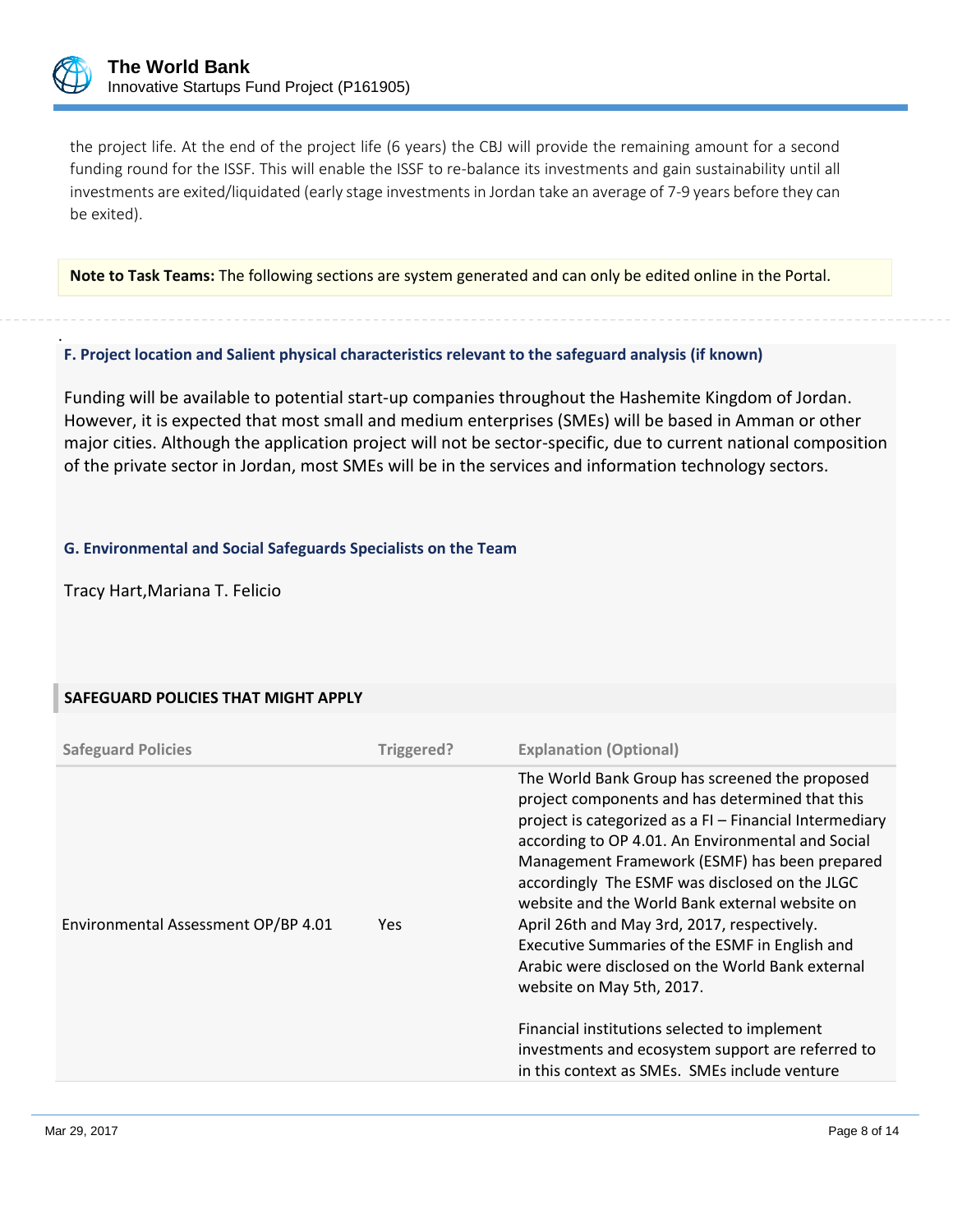

|                                        |           | capital (VC) investment funds, angel/seed funds, and<br>ecosystem providers. It is anticipated that the<br>majority of sub-project investments supported in<br>this Project will be in the services or technology<br>sphere, with no-to-limited environmental or social<br>risks associated with them (i.e. Category C, or<br>Category III in Jordan). Furthermore, Due to the<br>early (proof-of-concept and pre-production) stages<br>as well as the size of SMEs, there is expected to be<br>no physical or economic production during the<br>entirety of the World Bank project implementation<br>period. However, it is recognized that there may be<br>some investments (e.g. renewable energy,<br>pharmaceuticals, agro-business) in which the<br>environmental and social risks may be identified.<br>The SME screening process will exclude any Category<br>A projects (Category I projects in Jordan), and will<br>identify the systems needed for mitigation and<br>management of Category B projects (Category II in<br>Jordan). For a category B project, a sub-project<br>specific ESMP will be prepared, to be reviewed and<br>cleared according to both Jordanian and World Bank<br>standards. |
|----------------------------------------|-----------|----------------------------------------------------------------------------------------------------------------------------------------------------------------------------------------------------------------------------------------------------------------------------------------------------------------------------------------------------------------------------------------------------------------------------------------------------------------------------------------------------------------------------------------------------------------------------------------------------------------------------------------------------------------------------------------------------------------------------------------------------------------------------------------------------------------------------------------------------------------------------------------------------------------------------------------------------------------------------------------------------------------------------------------------------------------------------------------------------------------------------------------------------------------------------------------------------------------|
| Natural Habitats OP/BP 4.04            | <b>No</b> | Sub-project screening will exclude any sub-project<br>which involves natural habitats.                                                                                                                                                                                                                                                                                                                                                                                                                                                                                                                                                                                                                                                                                                                                                                                                                                                                                                                                                                                                                                                                                                                         |
| Forests OP/BP 4.36                     | <b>No</b> | Sub-project screening will exclude any sub-project<br>which involves forests.                                                                                                                                                                                                                                                                                                                                                                                                                                                                                                                                                                                                                                                                                                                                                                                                                                                                                                                                                                                                                                                                                                                                  |
| Pest Management OP 4.09                | <b>No</b> | Potential activities in agribusiness are limited to<br>innovative packaging, processing, marketing and<br>distribution of food products. Any sub-activities<br>which produce or use pesticide will be excluded<br>from the project and listed in the ineligible activities.<br>Also, the screening checklist includes questions on<br>the use/production of pesticides to make sure these<br>activities are screened out.                                                                                                                                                                                                                                                                                                                                                                                                                                                                                                                                                                                                                                                                                                                                                                                      |
| Physical Cultural Resources OP/BP 4.11 | <b>No</b> | All potential investments or grants will be screened<br>in order to exclude from ISF financing those which<br>would locate or invest in areas with physical cultural<br>property attributes.                                                                                                                                                                                                                                                                                                                                                                                                                                                                                                                                                                                                                                                                                                                                                                                                                                                                                                                                                                                                                   |
| Indigenous Peoples OP/BP 4.10          | <b>No</b> | There are no indigenous peoples in the service area.                                                                                                                                                                                                                                                                                                                                                                                                                                                                                                                                                                                                                                                                                                                                                                                                                                                                                                                                                                                                                                                                                                                                                           |
| Involuntary Resettlement OP/BP 4.12    | No        | The project is expected to mainly finance small<br>enterprises in the services or technology sphere and<br>expected to be located in leased office space. Sub-<br>project screening will exclude any sub-project which<br>would require land acquisition, loss of land use, or                                                                                                                                                                                                                                                                                                                                                                                                                                                                                                                                                                                                                                                                                                                                                                                                                                                                                                                                 |
|                                        |           |                                                                                                                                                                                                                                                                                                                                                                                                                                                                                                                                                                                                                                                                                                                                                                                                                                                                                                                                                                                                                                                                                                                                                                                                                |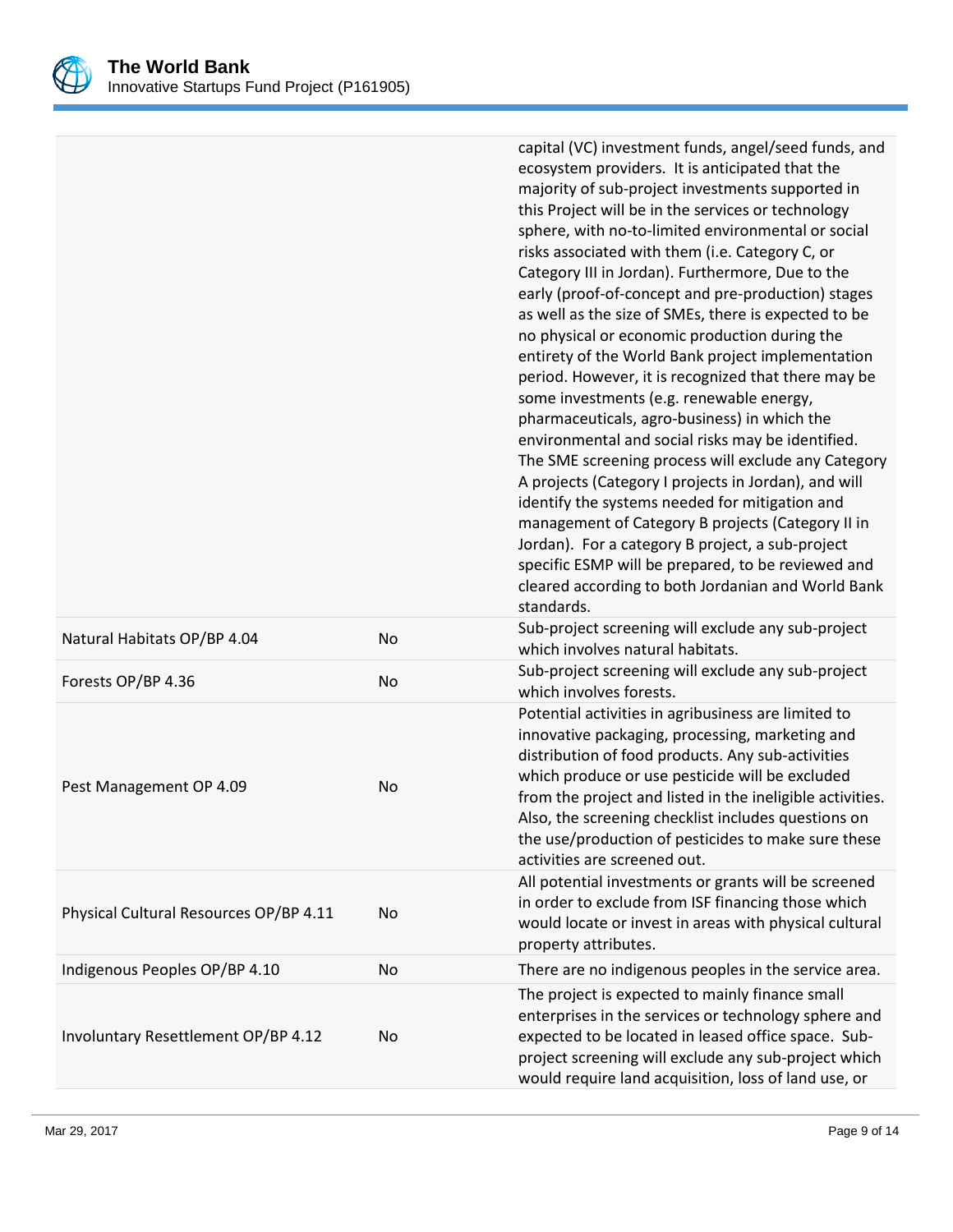

|                                                   |     | economic displacement. Hence, a resettlement<br>policy framework is not required. |
|---------------------------------------------------|-----|-----------------------------------------------------------------------------------|
| Safety of Dams OP/BP 4.37                         | No. | This policy is not applicable.                                                    |
| Projects on International Waterways<br>OP/BP 7.50 | No  | This policy is not applicable.                                                    |
| Projects in Disputed Areas OP/BP 7.60             | No. | This policy is not applicable.                                                    |

## **KEY SAFEGUARD POLICY ISSUES AND THEIR MANAGEMENT**

## **A. Summary of Key Safeguard Issues**

1. Describe any safeguard issues and impacts associated with the proposed project. Identify and describe any potential large scale, significant and/or irreversible impacts:

This project is categorized as financial intermediary (FI) under the World Bank' s Environmental Assessment OP 4.01. The Innovation Startup and SME Fund (ISSF) is an intermediary institution for providing equity and entrepreneurship support to selected SMEs either directly or indirectly through intermediaries. Intermediaries include, venture capital (VC) investment funds, angel/seed funds, and ecosystem support providers (accelerators, incubators, business development centers).

The ESMF was disclosed on the JLGC website and the World Bank external website on April 26th and May 3rd, 2017, respectively. Executive Summaries of the ESMF in English and Arabic were disclosed on the World Bank external website on May 5th, 2017.

It is anticipated that the majority of sub-project investments supported in this Project will be in the services or technology sphere, with no-to-limited environmental or social risks associated with them (i.e. Category C, or Category III in Jordan). Furthermore, due to the early (proof-of-concept and pre-production) stages as well as the size of SMEs, there is expected to be no physical or economic production during the entirety of the World Bank project implementation period. However, it is recognized that there may be some investments (e.g. renewable energy, pharmaceuticals, agro-business) in which the environmental and social risks may be identified. The SME screening process will exclude any Category A projects (Category I projects in Jordan), and will identify the systems needed for mitigation and management of Category B projects (Category II in Jordan). For a category B project, a sub-project specific ESMP will be prepared, to be reviewed and cleared according to both Jordanian and World Bank standards.

The assessment indicates that the activities financed by the project will not involve any works that would require land acquisition; thus a resettlement policy framework is not required. An Environmental and Social Management Framework (ESMF) that provides a list of ineligible sub-activities, a screening mechanism, and monitoring and reporting system has been prepared and will be included in the project OM to handle potential environmental and social risks. The ISSF will be responsible for screening investments in angel/seed and early-stage/VC companies through their own environmental and social screening and management system and report to the JGLC in accordance with the project ESMF.

2. Describe any potential indirect and/or long term impacts due to anticipated future activities in the project area: The project is expected to mainly finance small enterprises in the services or technology sphere that will have limited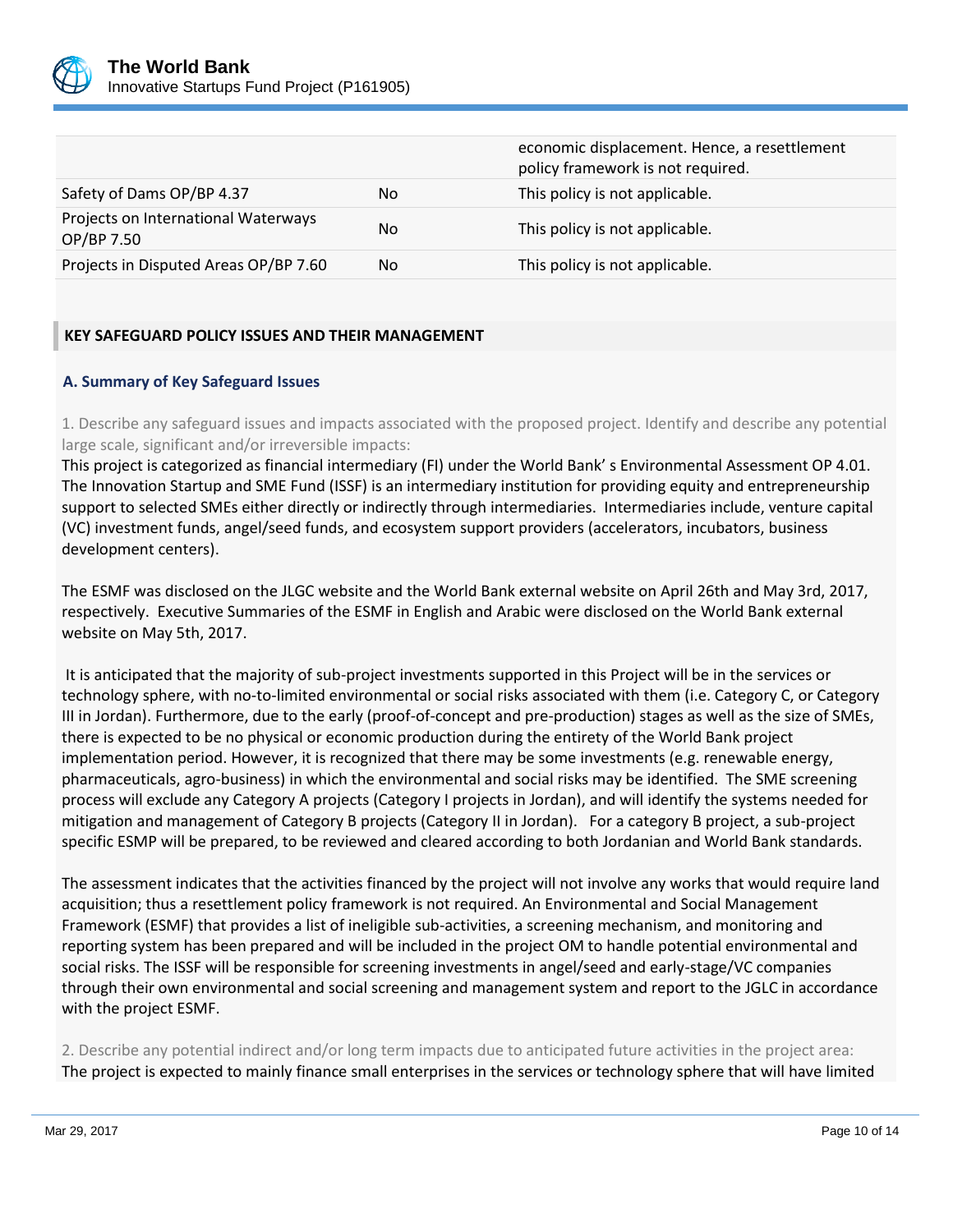

environmental or social risks associated with them. The activities do not involve pure real estate and construction (establishment of offices and purchase of construction plant and equipment). However, since sub-activities are not known at this stage, potential indirect impacts and long term impacts, if any, will be assessed during the screening process and appropriate measures will be taken. Investments in clean technologies (including renewable energy) are expected to have a positive impact.

#### 3. Describe any project alternatives (if relevant) considered to help avoid or minimize adverse impacts.

The sub-activity screening process will allow the FI, and SMEs as beneficiaries, to identify any potential environmental and social risks and to screen out high risk sub-activities. As World Bank safeguards policies are very congruent with Jordanian national environmental impact assessment policies, Bank safeguards will be used rather than the IFC Performance Standards, which were also considered.

4. Describe measures taken by the borrower to address safeguard policy issues. Provide an assessment of borrower capacity to plan and implement the measures described.

MOPIC will be the Borrower signing the loan agreement for this project. MOPIC will sign a subsidiary grant agreement with Jordan Loan Guarantee Corporation (JLGC). JLGC and Central Bank of Jordan will create a funding facility called the Innovative Startup Fund (ISF) to work through shareholder agreements will small and medium enterprises (SMEs). The ISSF will contract a private manager to implement all of ISSF's activities, including safeguards compliance monitoring and reporting. It is expected that the ISSF will hire consultants to serve as Investment Officers, who will be responsible for SME application screening, including safeguards screening. There will also be hired a consultant to ensure SME compliance with Ministry of Environment and WBG environmental and social guidelines for those few SMEs who are identified to have minimal environmental impact. These consultancies Terms of Reference (TORs) are included in the Project Operations Manual (POM). Although JLGC has no direct prior experience or capacity working with World Bank environmental and social safeguards, it has strong knowledge of private sector business responsibilities to comply with Ministry of Environment and Ministry of Labor laws relevant to SMEs. JLGC will hold accountability for ensuring that the SME screening and funding process incorporates systems commensurate with World Bank safeguards policies. In doing so, it will be supported by a local safeguards consultant who will both contribute directly to the team as well as offer capacity building support to JLGC Investment Officers.

## 5. Identify the key stakeholders and describe the mechanisms for consultation and disclosure on safeguard policies, with an emphasis on potentially affected people.

The key stakeholders are the angel/seed and early stage VC fund managers, participating beneficiary SMEs and their employees, and ecosystem support providers. Secondary, "silent", stakeholders include the Ministry of Planning and International Cooperation (MOPIC), Central Bank of Jordan (CBJ) and the Jordan Loan Guarantee Corporation (JLGC). JLGC has agreed to disclose the Executive Summary of the ESMF, in English and in Arabic, on its website. It is expected that, once ISSF is established, the Executive Summaries of the ESMF will be posted on the ISSF website. ESMF responsibilities will be explained to angel/seed and early stage VC fund managers as well as the ecosystem support providers when the request for proposals is issued.

#### **B. Disclosure Requirements**

**Environmental Assessment/Audit/Management Plan/Other** 

Date of receipt by the Bank Date of submission to InfoShop For category A projects, date of distributing the Executive Summary of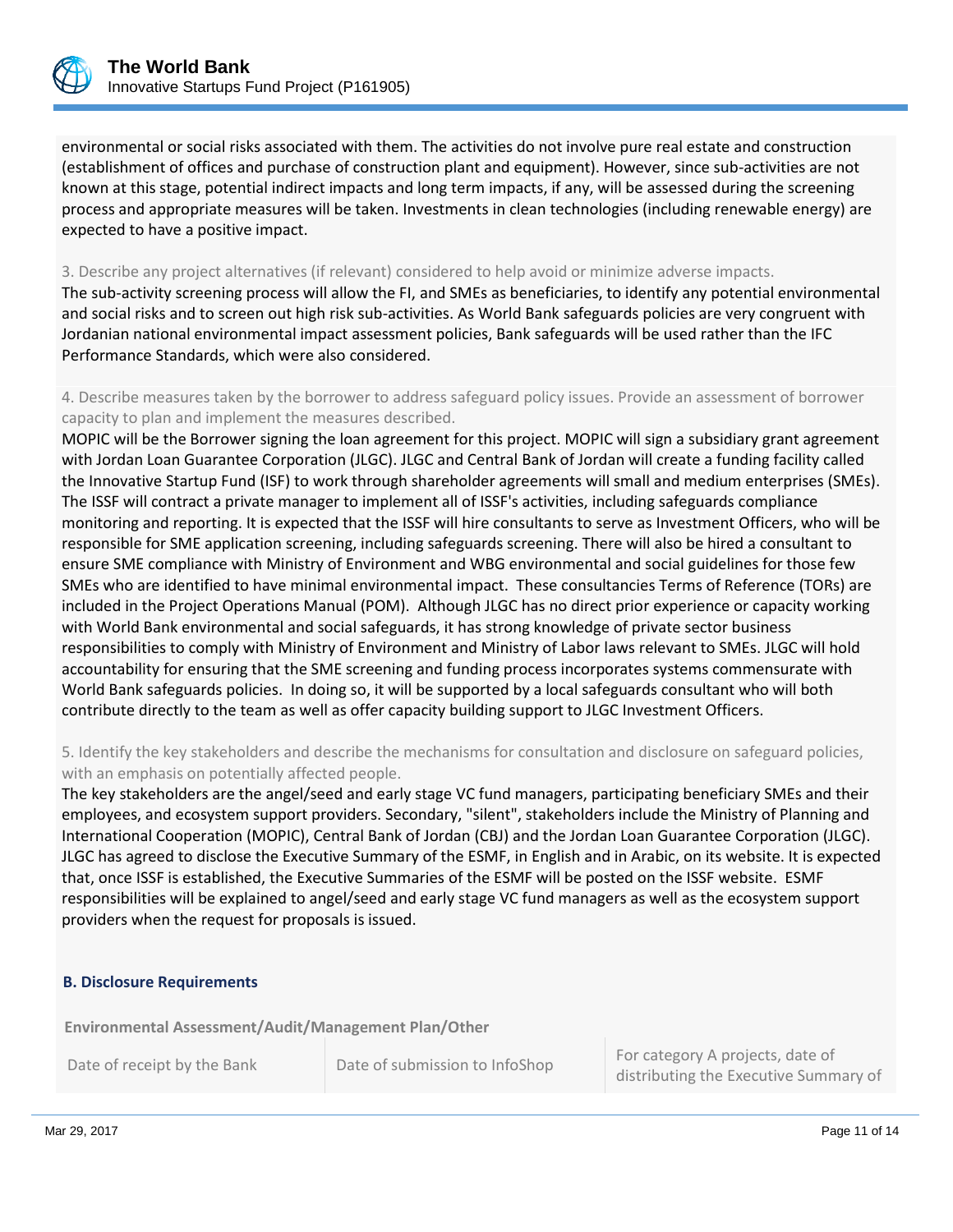

|             |             | the EA to the Executive Directors |
|-------------|-------------|-----------------------------------|
| 03-Feb-2017 | 03-May-2017 |                                   |

**"In country" Disclosure** Jordan 26-Apr-2017

Comments

## **C. Compliance Monitoring Indicators at the Corporate Level (to be filled in when the ISDS is finalized by the project decision meeting)**

**OP/BP/GP 4.01 - Environment Assessment** 

Does the project require a stand-alone EA (including EMP) report?

Yes

If yes, then did the Regional Environment Unit or Practice Manager (PM) review and approve the EA report?

Yes

Are the cost and the accountabilities for the EMP incorporated in the credit/loan?

Yes

**The World Bank Policy on Disclosure of Information**

Have relevant safeguard policies documents been sent to the World Bank's Infoshop?

Yes

Have relevant documents been disclosed in-country in a public place in a form and language that are understandable and accessible to project-affected groups and local NGOs?

Yes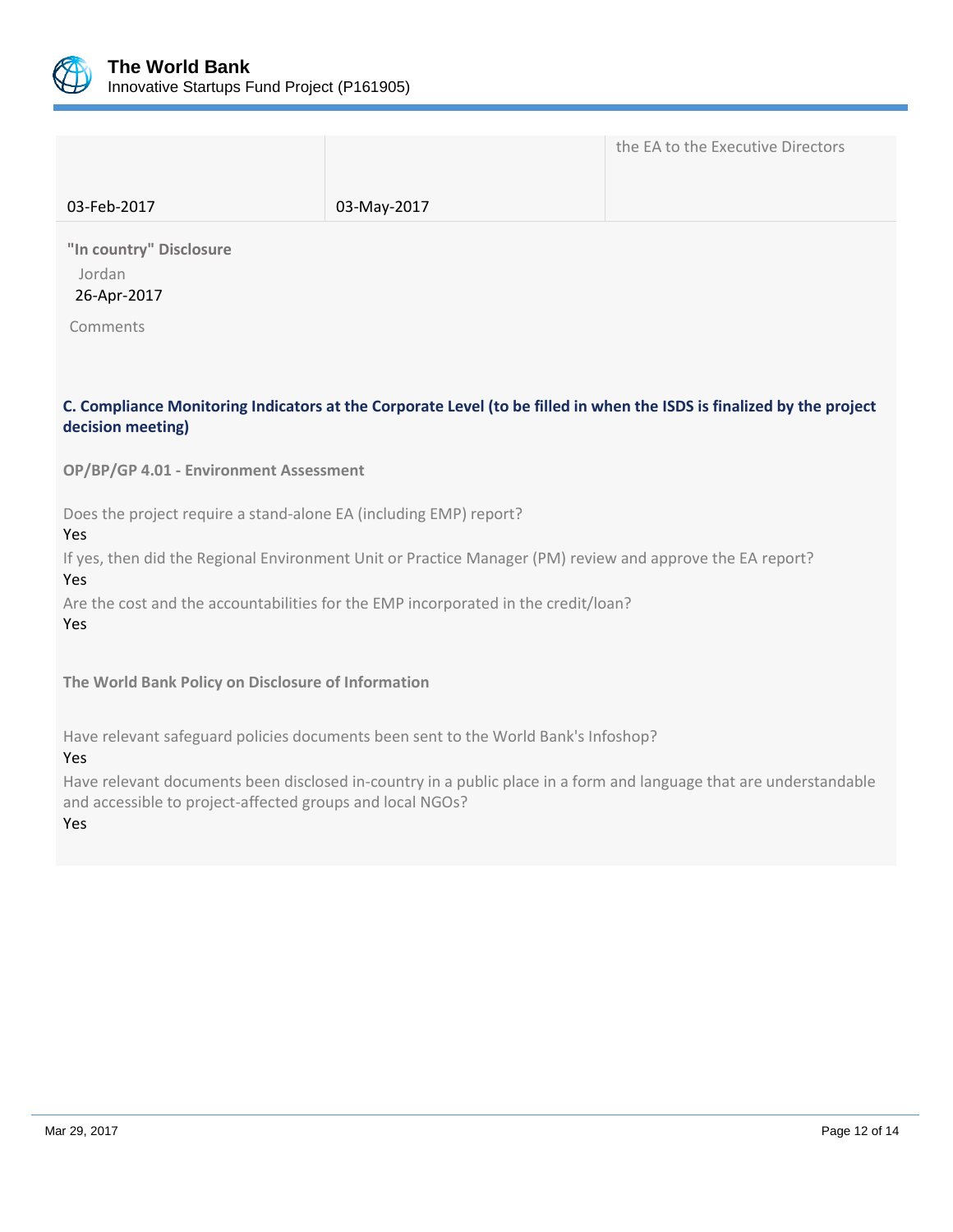

### **All Safeguard Policies**

Have satisfactory calendar, budget and clear institutional responsibilities been prepared for the implementation of measures related to safeguard policies?

### Yes

Have costs related to safeguard policy measures been included in the project cost?

#### Yes

Does the Monitoring and Evaluation system of the project include the monitoring of safeguard impacts and measures related to safeguard policies?

#### Yes

Have satisfactory implementation arrangements been agreed with the borrower and the same been adequately reflected in the project legal documents?

Yes

## **CONTACT POINT**

#### **World Bank**

Randa Akeel Senior Financial Sector Economist

### **Borrower/Client/Recipient**

Government of Jordan Maher Sheikh Hasan Deputy Governor maher.hasan@cbj.gov.jo

### **Implementing Agencies**

Jordan Loan Guarantee Corporation Mohammed Al-Jafari Director General mjafari@jlgc.com